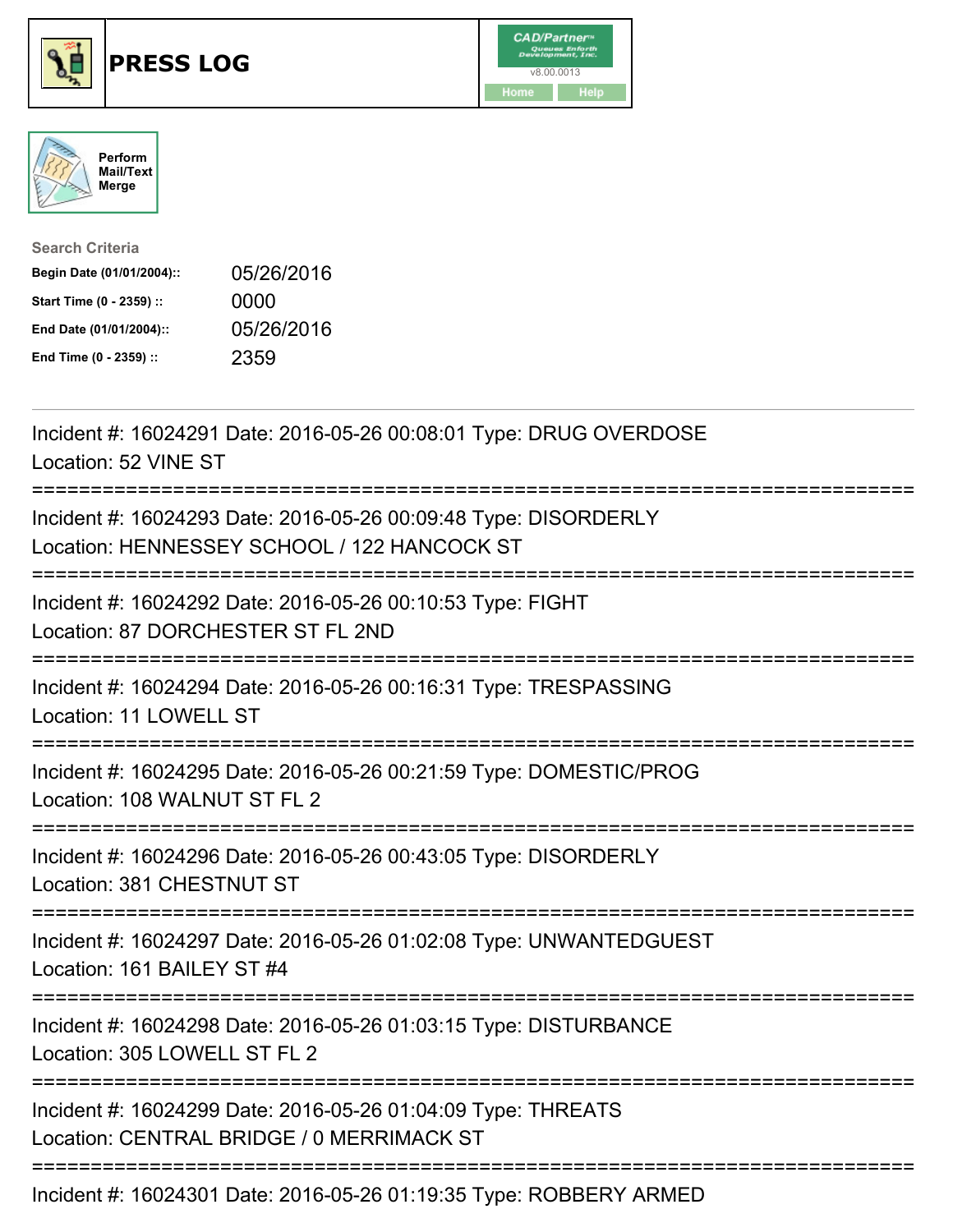Location: 620 ESSEX ST =========================================================================== Incident #: 16024300 Date: 2016-05-26 01:19:58 Type: FIGHT Location: LAWRENCE ST & PARK ST =========================================================================== Incident #: 16024302 Date: 2016-05-26 01:31:36 Type: M/V STOP Location: PARKER ST & SALEM ST =========================================================================== Incident #: 16024303 Date: 2016-05-26 01:32:20 Type: ASSSIT AMBULANC Location: BROADWAY & ESSEX ST =========================================================================== Incident #: 16024304 Date: 2016-05-26 01:36:06 Type: DISTURBANCE Location: MCDONALDS / 599 ANDOVER ST =========================================================================== Incident #: 16024305 Date: 2016-05-26 01:48:39 Type: SHOTS FIRED Location: 173 WALNUT ST =========================================================================== Incident #: 16024306 Date: 2016-05-26 01:53:38 Type: TRESPASSING Location: 30 E LAUREL ST =========================================================================== Incident #: 16024307 Date: 2016-05-26 02:07:10 Type: ALARM/BURG Location: GO 1 DOLLAR / 73 WINTHROP AV =========================================================================== Incident #: 16024308 Date: 2016-05-26 02:15:26 Type: ASSSIT AMBULANC Location: 19 GRANVILLE ST =========================================================================== Incident #: 16024309 Date: 2016-05-26 02:26:25 Type: MEDIC SUPPORT Location: 23 KENDALL ST =========================================================================== Incident #: 16024310 Date: 2016-05-26 02:29:58 Type: TOW OF M/V Location: 18 LENOX ST #1B =========================================================================== Incident #: 16024311 Date: 2016-05-26 02:32:15 Type: HIT & RUN M/V Location: 62 HAVERHILL ST =========================================================================== Incident #: 16024312 Date: 2016-05-26 02:33:39 Type: M/V STOP Location: METHUEN ST & MILL ST =========================================================================== Incident #: 16024313 Date: 2016-05-26 02:46:32 Type: M/V STOP Location: ESSEX ST AND MARGIN ST ===========================================================================

Incident #: 16024314 Date: 2016-05-26 03:10:29 Type: M/V STOP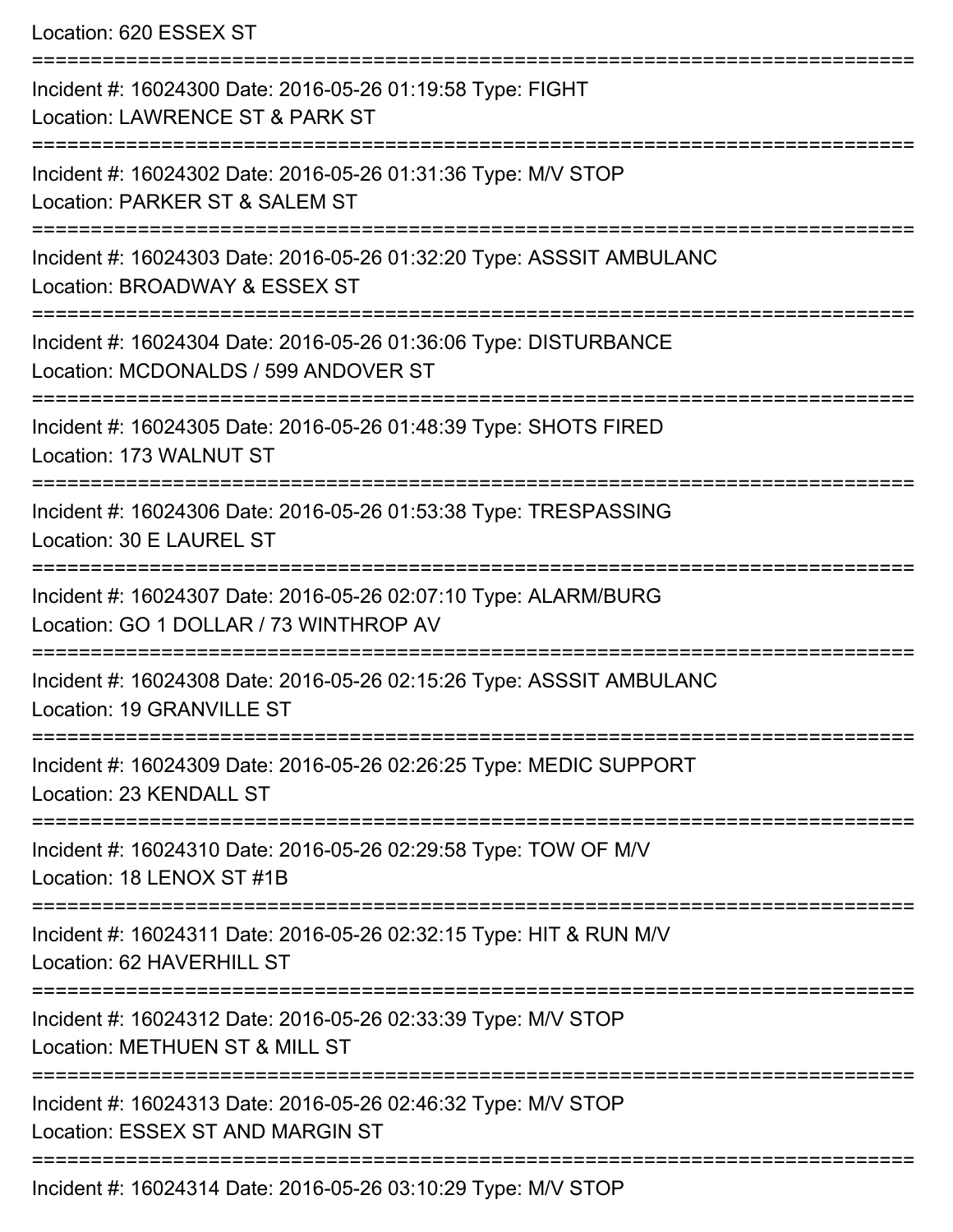| Incident #: 16024315 Date: 2016-05-26 03:17:16 Type: M/V STOP<br>Location: AMESBURY ST & CANAL ST                 |
|-------------------------------------------------------------------------------------------------------------------|
| Incident #: 16024316 Date: 2016-05-26 03:31:50 Type: M/V STOP<br>Location: E HAVERHILL ST & PROSPECT ST           |
| Incident #: 16024317 Date: 2016-05-26 03:33:29 Type: ALARMS<br>Location: 647 ANDOVER ST                           |
| Incident #: 16024318 Date: 2016-05-26 03:38:56 Type: M/V STOP<br>Location: HAMPSHIRE ST & PARK ST                 |
| Incident #: 16024319 Date: 2016-05-26 03:40:14 Type: BUILDING CHK<br>Location: HAFFNERS CAR WASH / 330 S BROADWAY |
| Incident #: 16024320 Date: 2016-05-26 03:48:17 Type: M/V STOP<br>Location: 76 MT VERNON ST                        |
| Incident #: 16024321 Date: 2016-05-26 03:48:52 Type: BUILDING CHK<br>Location: 860 ESSEX                          |
| Incident #: 16024323 Date: 2016-05-26 03:49:00 Type: M/V STOP<br>Location: LOWELL ST AND AMES ST                  |
| Incident #: 16024322 Date: 2016-05-26 03:50:52 Type: M/V STOP<br>Location: HAMPSHIRE ST & METHUEN ST              |
| Incident #: 16024324 Date: 2016-05-26 03:53:10 Type: BUILDING CHK<br>Location: 251 BROADWAY                       |
| Incident #: 16024325 Date: 2016-05-26 04:01:55 Type: BUILDING CHK<br>Location: 159 LAWRENCE ST                    |
| Incident #: 16024326 Date: 2016-05-26 04:03:18 Type: BUILDING CHK<br>Location: 205 BROADWAY                       |
| Incident #: 16024327 Date: 2016-05-26 04:05:39 Type: BUILDING CHK<br>Location: 25 MARSTON                         |
| Incident #: 16024328 Date: 2016-05-26 04:48:00 Type: CK WELL BEING                                                |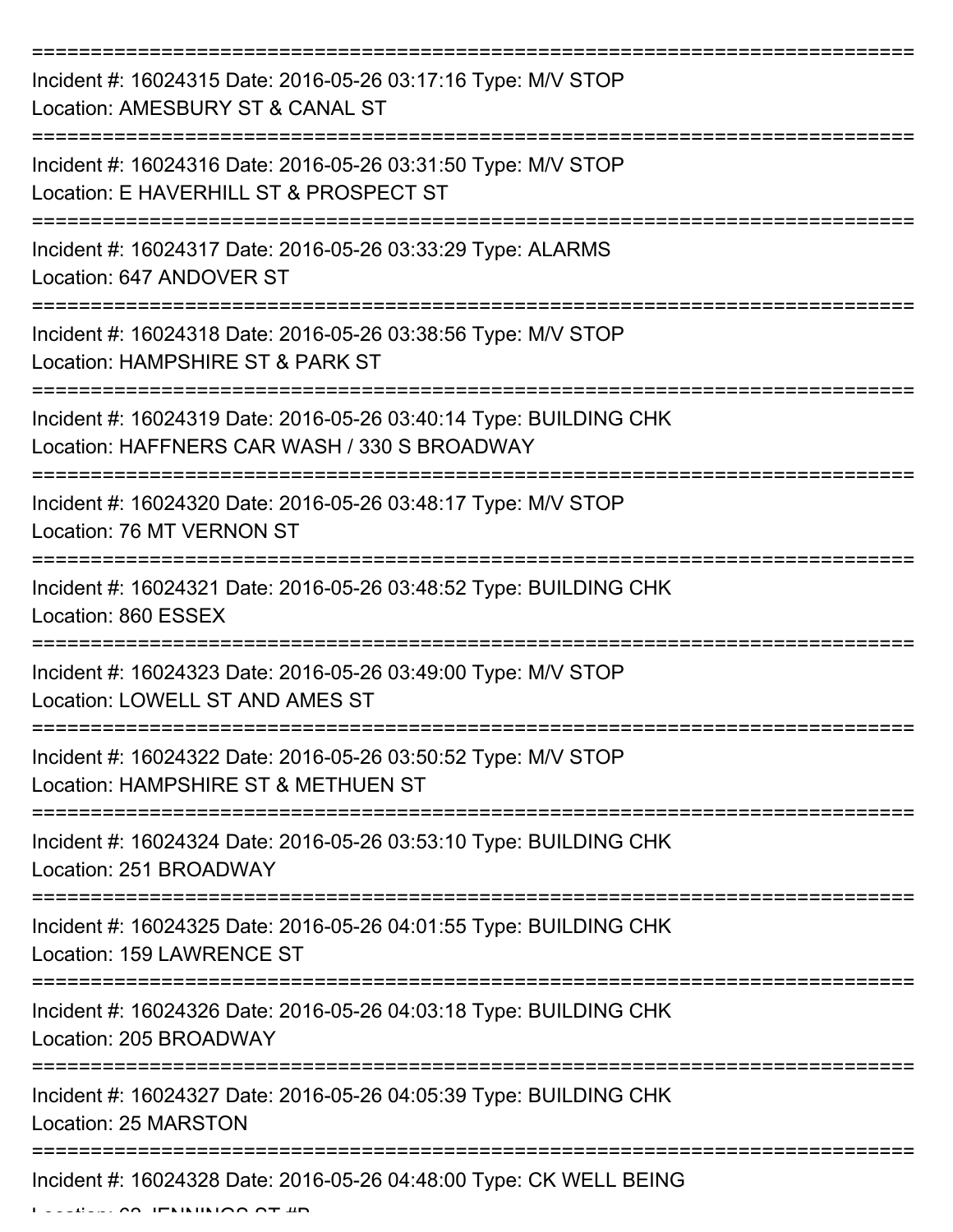| Incident #: 16024329 Date: 2016-05-26 05:29:42 Type: CK WELL BEING<br>Location: 62 KENT ST #B                                                 |
|-----------------------------------------------------------------------------------------------------------------------------------------------|
| Incident #: 16024330 Date: 2016-05-26 05:36:29 Type: BUILDING CHK<br>Location: EL PILON / 262 HAMPSHIRE ST                                    |
| Incident #: 16024331 Date: 2016-05-26 05:41:26 Type: BUILDING CHK<br>Location: LAUNDRY MULTISERVICE / 298 LAWRENCE ST<br>:=================   |
| Incident #: 16024332 Date: 2016-05-26 06:03:28 Type: M/V STOP<br>Location: ANDOVER ST & BEACON ST                                             |
| Incident #: 16024333 Date: 2016-05-26 07:00:43 Type: PARK & WALK<br>Location: 0 BROADWAY                                                      |
| =============<br>Incident #: 16024334 Date: 2016-05-26 07:08:24 Type: CLOSE STREET<br>Location: BENNINGTON ST & MYRTLE ST<br>---------------- |
| Incident #: 16024335 Date: 2016-05-26 07:26:31 Type: M/V STOP<br>Location: WINTHROP AV                                                        |
| Incident #: 16024336 Date: 2016-05-26 07:48:11 Type: AUTO ACC/UNK PI<br>Location: OLIVER SCHOOL / 183 HAVERHILL ST                            |
| Incident #: 16024337 Date: 2016-05-26 07:52:02 Type: ESCORT<br>Location: 90 LOWELL ST                                                         |
| Incident #: 16024338 Date: 2016-05-26 08:21:05 Type: ALARM/BURG<br>Location: SPANISH ASSEMBLIES OF GOD CH / 14 VINE ST                        |
| Incident #: 16024339 Date: 2016-05-26 08:39:02 Type: M/V STOP<br>Location: MERRIMACK ST & PARKER ST                                           |
| Incident #: 16024341 Date: 2016-05-26 08:39:52 Type: MV/BLOCKING<br>Location: 111 PHILLIPS ST                                                 |
| Incident #: 16024340 Date: 2016-05-26 08:40:49 Type: TOW OF M/V<br>Location: ACTON ST & WEST ST                                               |
| Incident #: 16024342 Date: 2016-05-26 09:08:01 Type: NOISE ORD                                                                                |

Location: 34 E HAVEDHILL CT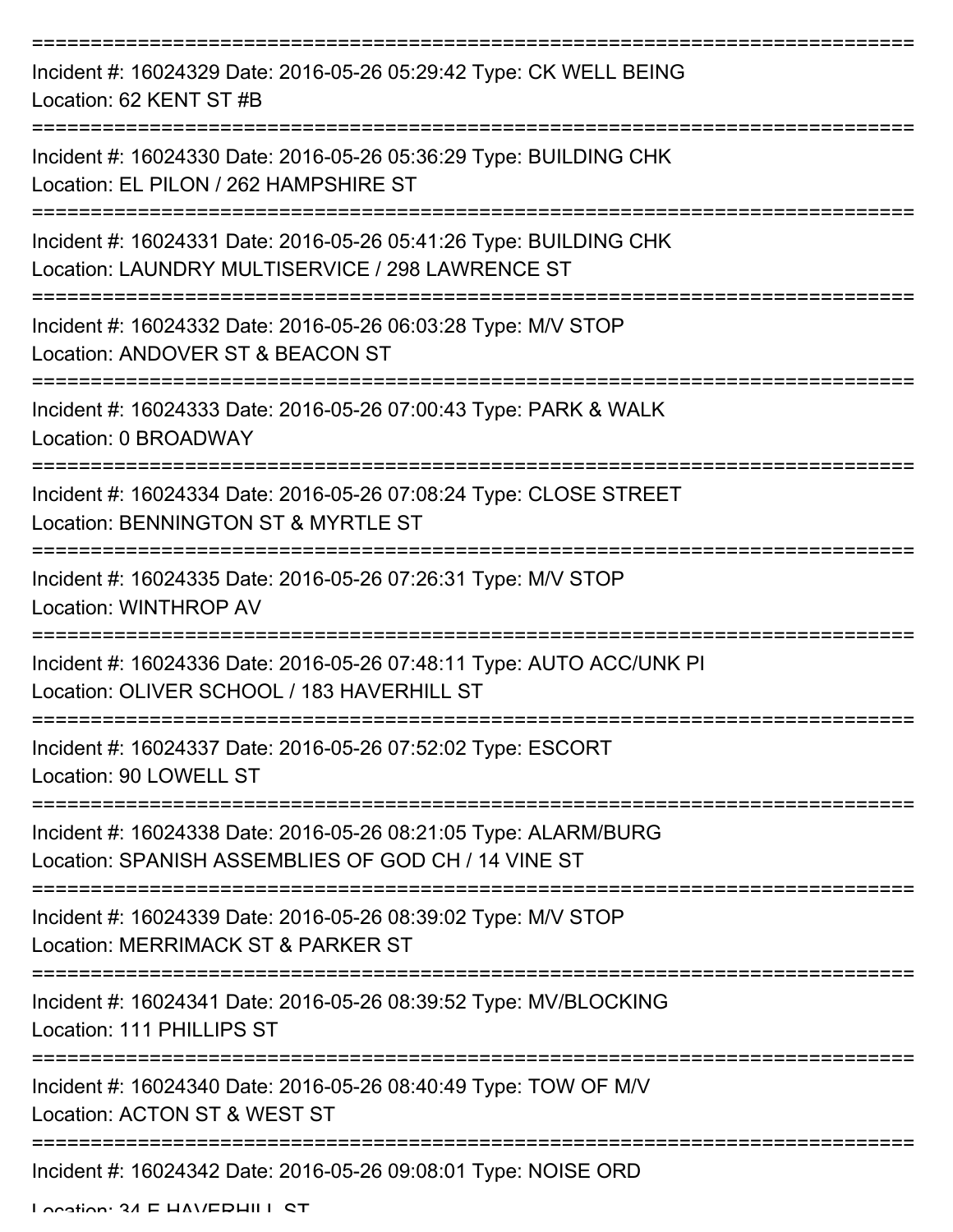| Incident #: 16024343 Date: 2016-05-26 09:12:38 Type: PARK & WALK<br>Location: BRADFORD ST & BROADWAY                  |
|-----------------------------------------------------------------------------------------------------------------------|
| Incident #: 16024344 Date: 2016-05-26 09:21:51 Type: MEDIC SUPPORT<br>Location: 120 BROADWAY                          |
| Incident #: 16024345 Date: 2016-05-26 09:22:37 Type: ANIMAL COMPL<br>Location: WALGREENS / 220 S BROADWAY             |
| Incident #: 16024348 Date: 2016-05-26 09:30:03 Type: LARCENY/PAST<br>Location: 687 ESSEX ST #2/7                      |
| Incident #: 16024346 Date: 2016-05-26 09:30:41 Type: COURT DOC SERVE<br>Location: 358 HAMPSHIRE ST                    |
| Incident #: 16024347 Date: 2016-05-26 09:34:12 Type: DRUG VIO<br>Location: 359 LOWELL ST                              |
| ----------------<br>Incident #: 16024349 Date: 2016-05-26 09:54:40 Type: AUTO ACC/NO PI<br>Location: 360 MERRIMACK ST |
| Incident #: 16024350 Date: 2016-05-26 10:01:38 Type: WARRANT SERVE<br>Location: 90 LOWELL ST                          |
| Incident #: 16024351 Date: 2016-05-26 10:10:17 Type: ALARM/BURG<br>Location: 290 WATER ST                             |
| Incident #: 16024355 Date: 2016-05-26 10:23:41 Type: LOST PROPERTY<br><b>Location: 17 CANTON ST</b>                   |
| Incident #: 16024352 Date: 2016-05-26 10:30:03 Type: INVEST CONT<br>Location: 22 HUDSON AV                            |
| Incident #: 16024353 Date: 2016-05-26 10:33:41 Type: M/V STOP<br>Location: LOWELL ST & WINTER ST                      |
| Incident #: 16024354 Date: 2016-05-26 10:34:35 Type: PARK & WALK<br>Location: BRADFORD ST & BROADWAY                  |
| Incident #: 16024356 Date: 2016-05-26 10:35:15 Type: SPECIAL CHECK<br>Location: 90 LOWELL ST                          |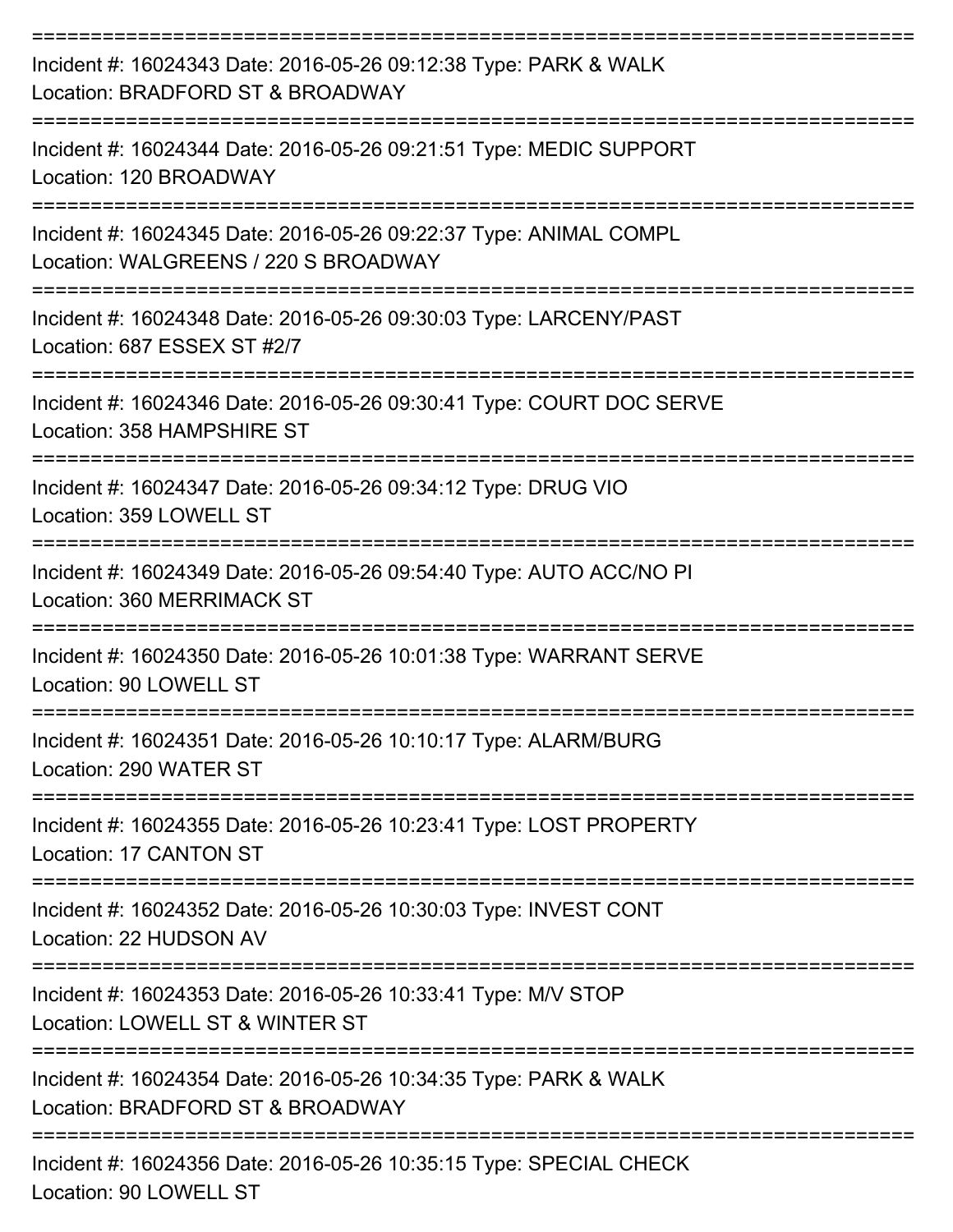| Incident #: 16024357 Date: 2016-05-26 10:40:20 Type: THREATS<br>Location: 111 LOWELL ST #1                                     |
|--------------------------------------------------------------------------------------------------------------------------------|
| Incident #: 16024358 Date: 2016-05-26 10:56:11 Type: MEDIC SUPPORT<br>Location: 71 BASSWOOD ST FL 2                            |
| =====================<br>Incident #: 16024359 Date: 2016-05-26 11:06:38 Type: PARK & WALK<br>Location: SOUTH COMMON / null     |
| Incident #: 16024360 Date: 2016-05-26 11:24:11 Type: AUTO ACC/NO PI<br>Location: ALDER ST & WILLOW ST<br>--------------------- |
| Incident #: 16024361 Date: 2016-05-26 11:25:22 Type: NOTIFICATION<br>Location: 375 HAVERHILL ST                                |
| Incident #: 16024362 Date: 2016-05-26 11:33:30 Type: COURT DOC SERVE<br>Location: 107 SUMMER ST                                |
| Incident #: 16024363 Date: 2016-05-26 11:38:11 Type: PARK & WALK<br>Location: BRADFORD ST & BROADWAY                           |
| Incident #: 16024364 Date: 2016-05-26 11:42:21 Type: GENERAL SERV<br><b>Location: EVERETT ST</b>                               |
| Incident #: 16024365 Date: 2016-05-26 11:48:33 Type: NEIGHBOR PROB<br>Location: 71 BASSWOOD ST FL 3RD                          |
| Incident #: 16024366 Date: 2016-05-26 11:55:08 Type: DEATH SUDDEN<br><b>Location: 1 GENERAL ST</b>                             |
| Incident #: 16024367 Date: 2016-05-26 11:55:27 Type: CK WELL BEING<br>Location: 105 LOWELL ST FL 2ND                           |
| Incident #: 16024368 Date: 2016-05-26 11:58:45 Type: MEDIC SUPPORT<br>Location: 275 ANDOVER ST #5                              |
| Incident #: 16024369 Date: 2016-05-26 12:16:35 Type: DK (DRUNK)<br>Location: 163 HAVERHILL ST                                  |
| Incident #: 16024371 Date: 2016-05-26 12:38:19 Type: LARCENY/PAST<br>Location: 2 MUSEUM SQ                                     |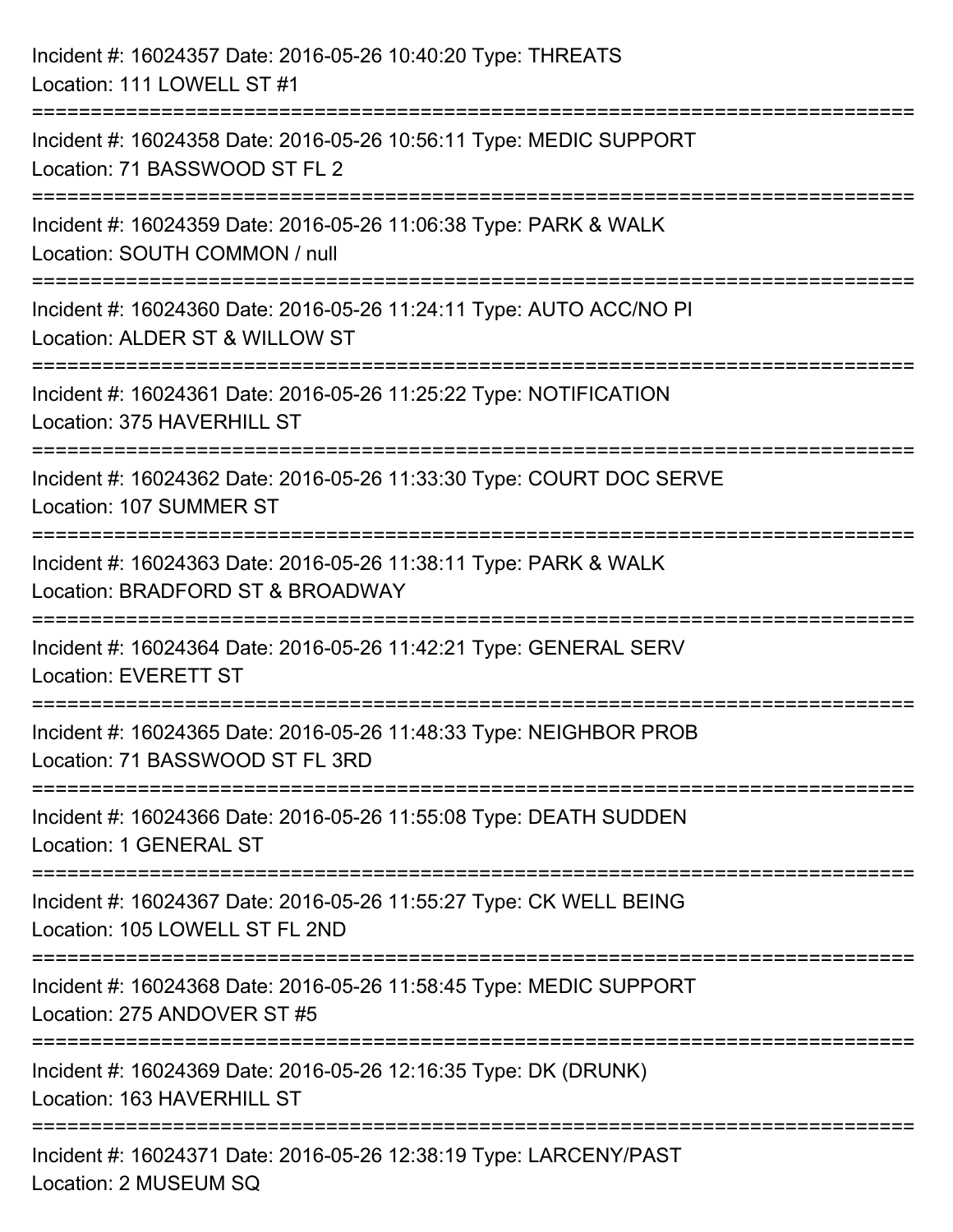| Incident #: 16024370 Date: 2016-05-26 12:38:32 Type: PARK & WALK<br>Location: SOUTH COMMON / null                              |
|--------------------------------------------------------------------------------------------------------------------------------|
| Incident #: 16024372 Date: 2016-05-26 12:44:29 Type: NOISE ORD<br>Location: CYPRESS ST & PEARL ST                              |
| Incident #: 16024373 Date: 2016-05-26 12:45:10 Type: M/V STOP<br>Location: BROADWAY & METHUEN ST                               |
| Incident #: 16024375 Date: 2016-05-26 12:45:29 Type: ANIMAL COMPL<br>Location: 91 SPRINGFIELD ST                               |
| Incident #: 16024374 Date: 2016-05-26 12:45:38 Type: SUS PERS/MV<br>Location: 97 OLIVE AV                                      |
| Incident #: 16024376 Date: 2016-05-26 12:51:14 Type: PARK & WALK<br>Location: BRADFORD ST & BROADWAY<br>====================== |
| Incident #: 16024377 Date: 2016-05-26 12:51:32 Type: FORGERY PAST<br>Location: 15 LEA ST                                       |
| Incident #: 16024378 Date: 2016-05-26 12:52:54 Type: NEIGHBOR PROB<br>Location: 71 BASSWOOD ST FL 3                            |
| Incident #: 16024379 Date: 2016-05-26 12:54:27 Type: MEDIC SUPPORT<br>Location: SOUTH LAWRENCE EAST SCHOOL / 165 CRAWFORD ST   |
| Incident #: 16024380 Date: 2016-05-26 12:55:26 Type: LARCENY/PAST<br>Location: 2 MUSEUM SQ                                     |
| Incident #: 16024381 Date: 2016-05-26 12:57:51 Type: M/V STOP<br>Location: OSGOOD ST & SALEM ST                                |
| Incident #: 16024382 Date: 2016-05-26 13:06:29 Type: CK WELL BEING<br>Location: 29 RIDGE RD                                    |
| Incident #: 16024383 Date: 2016-05-26 13:13:16 Type: SUS PERS/MV<br>Location: BRADFORD ST & FRANKLIN ST                        |
| Incident #: 16024384 Date: 2016-05-26 13:24:07 Type: ALARM/BURG<br>Location: DEPENA RESD / 78 EASTON ST                        |

===========================================================================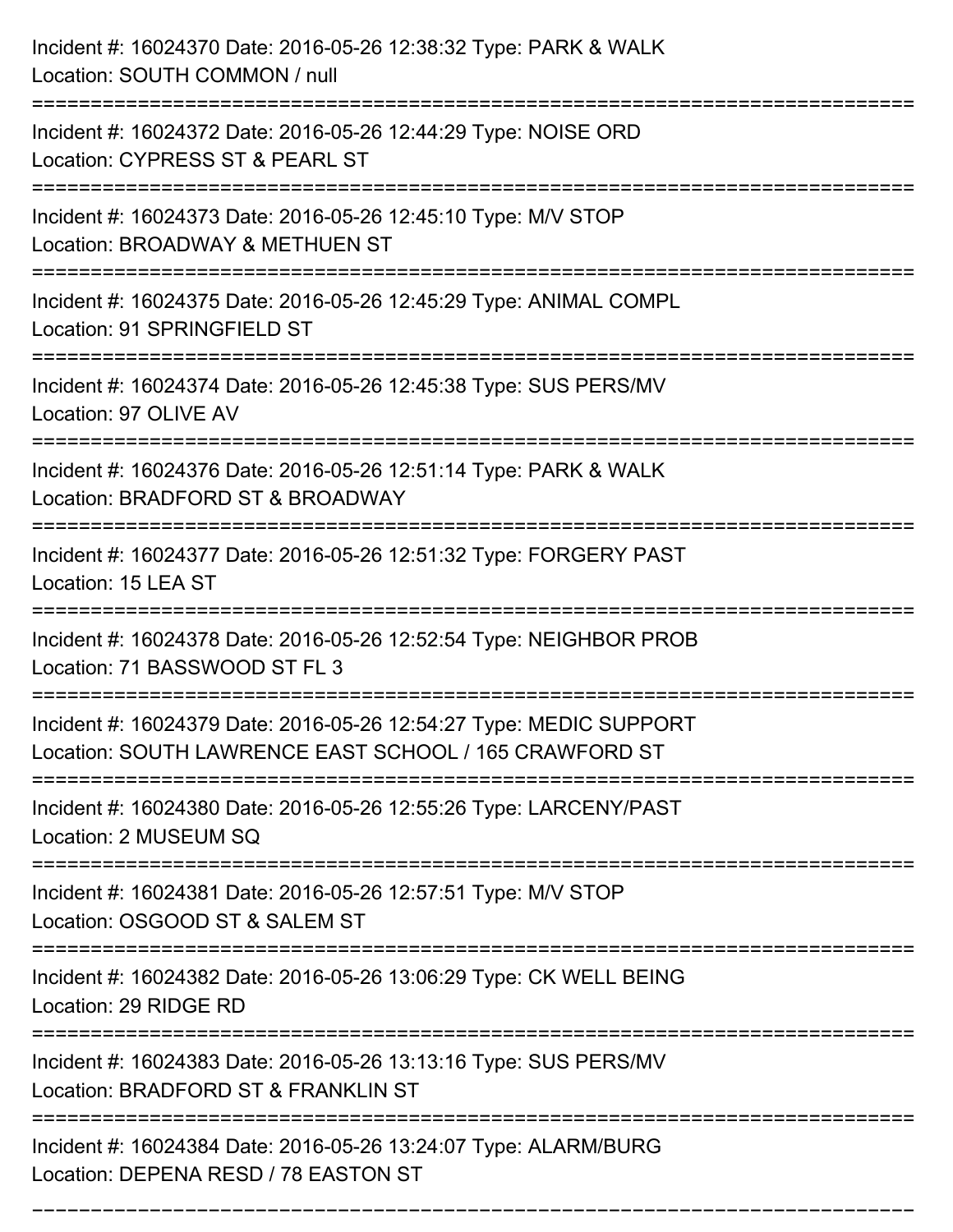| Incident #: 16024385 Date: 2016-05-26 13:33:46 Type: PARK & WALK<br>Location: BRADFORD ST & BROADWAY                               |
|------------------------------------------------------------------------------------------------------------------------------------|
| Incident #: 16024386 Date: 2016-05-26 13:39:49 Type: LARCENY/PAST<br>Location: WALK IN WALK IN / 16 WOODLAND ST                    |
| Incident #: 16024387 Date: 2016-05-26 13:53:13 Type: COURT DOC SERVE<br>Location: PEMBERTON PARK / null<br>======================= |
| Incident #: 16024388 Date: 2016-05-26 14:15:38 Type: NOISE ORD<br>Location: 343 WATER ST                                           |
| Incident #: 16024389 Date: 2016-05-26 14:18:49 Type: M/V STOP<br>Location: 190 BROADWAY                                            |
| Incident #: 16024390 Date: 2016-05-26 14:19:59 Type: DRUG OVERDOSE<br>Location: 129 BROOKFIELD ST FL 2NDFL                         |
| Incident #: 16024391 Date: 2016-05-26 14:23:02 Type: WARRANT SERVE<br>Location: BUNKERHILL ST & BUSWELL ST<br>=================    |
| Incident #: 16024392 Date: 2016-05-26 14:24:31 Type: M/V STOP<br>Location: RIVERSIDE DR & TOWER HILL ST                            |
| Incident #: 16024393 Date: 2016-05-26 14:41:48 Type: AUTO ACC/PI<br>Location: BROADWAY & ESSEX ST                                  |
| Incident #: 16024395 Date: 2016-05-26 14:52:15 Type: THREATS<br>Location: 69 ARLINGTON ST #3                                       |
| Incident #: 16024394 Date: 2016-05-26 14:55:36 Type: MISSING PERS<br>Location: 71 BERKELEY ST                                      |
| Incident #: 16024396 Date: 2016-05-26 15:23:44 Type: SUS PERS/MV<br>Location: ANDOVER ST & FOSTER ST                               |
| Incident #: 16024397 Date: 2016-05-26 15:27:07 Type: SUS PERS/MV<br>Location: PHILLIP BARBER SHOP / 533 BROADWAY                   |
| Incident #: 16024402 Date: 2016-05-26 15:33:17 Type: LOST PROPERTY<br>Location: 31 WHITMAN ST                                      |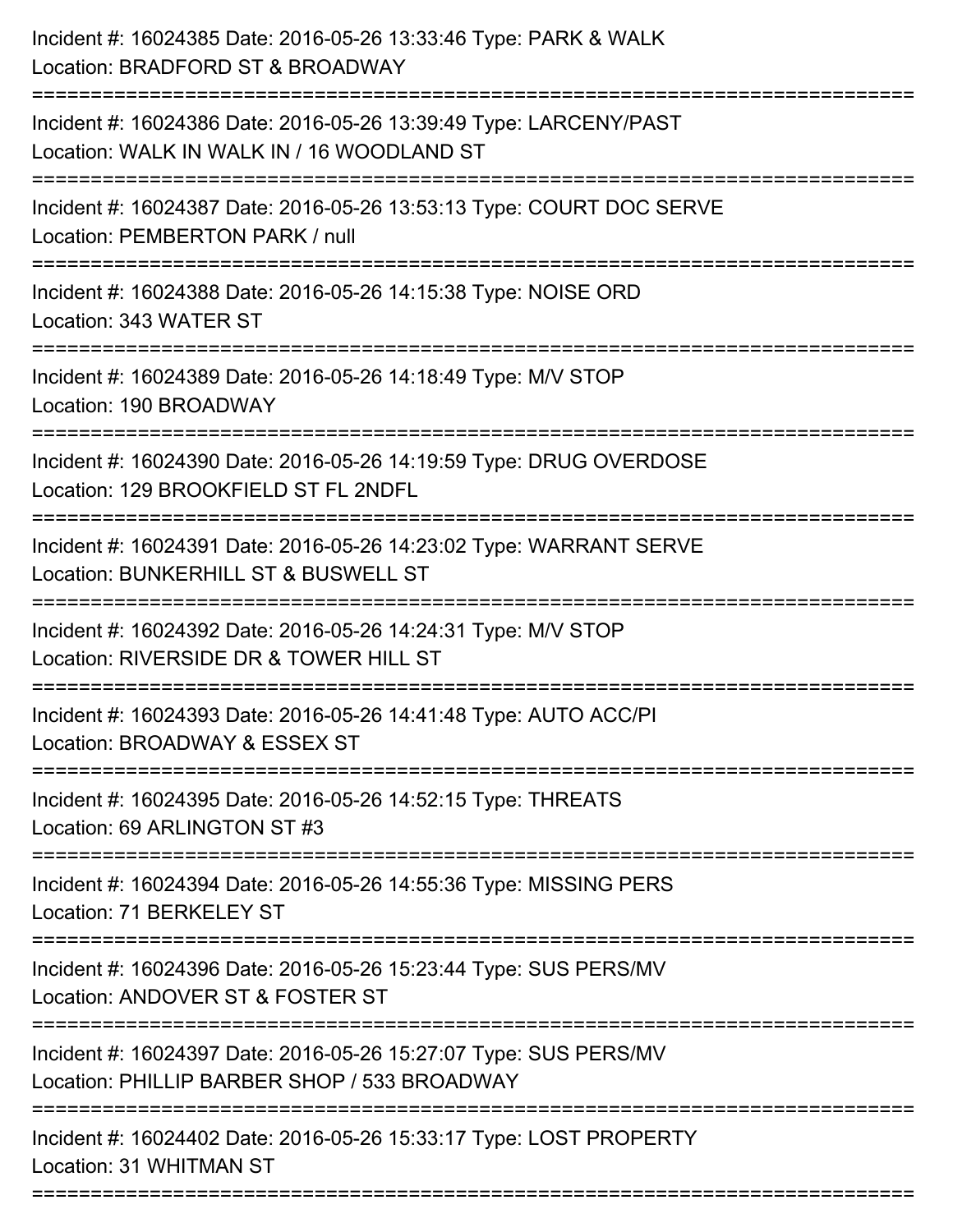Location: 86 SUNSET AV

| Incident #: 16024399 Date: 2016-05-26 15:38:48 Type: DOMESTIC/PAST<br>Location: 2 MUSEUM SQ #APT 413 |
|------------------------------------------------------------------------------------------------------|
| Incident #: 16024400 Date: 2016-05-26 15:43:16 Type: M/V STOP<br>Location: CARLETON ST & COOLIDGE ST |
| Incident #: 16024401 Date: 2016-05-26 15:55:35 Type: M/V STOP<br>Location: LAWRENCE ST & MAPLE ST    |
| Incident #: 16024403 Date: 2016-05-26 16:04:40 Type: ALARM/HOLD<br>Location: WALL RESD / 65 DURSO AV |
| Incident #: 16024404 Date: 2016-05-26 16:14:54 Type: A&B PAST<br>Location: ANDOVER ST & OSGOOD ST    |
| Incident #: 16024405 Date: 2016-05-26 16:20:57 Type: MAN DOWN<br>Location: 111 CAMBRIDGE ST          |
| Incident #: 16024406 Date: 2016-05-26 16:41:12 Type: LOUD NOISE<br>Location: 329 SALEM ST #C         |
| Incident #: 16024407 Date: 2016-05-26 16:53:21 Type: NOISE ORD<br>Location: 30 KENDALL ST            |
| Incident #: 16024408 Date: 2016-05-26 16:59:45 Type: GENERAL SERV<br>Location: 205 BROADWAY          |
| Incident #: 16024409 Date: 2016-05-26 17:06:36 Type: COURT DOC SERVE<br>Location: 21 DEBBIE LN       |
| Incident #: 16024411 Date: 2016-05-26 17:09:50 Type: AUTO ACC/NO PI<br>Location: FERRY ST & WAYNE ST |
| Incident #: 16024410 Date: 2016-05-26 17:10:32 Type: COURT DOC SERVE<br>Location: 16 BEACON AV       |
| Incident #: 16024412 Date: 2016-05-26 17:26:06 Type: M/V STOP<br>Location: 205 BROADWAY              |
|                                                                                                      |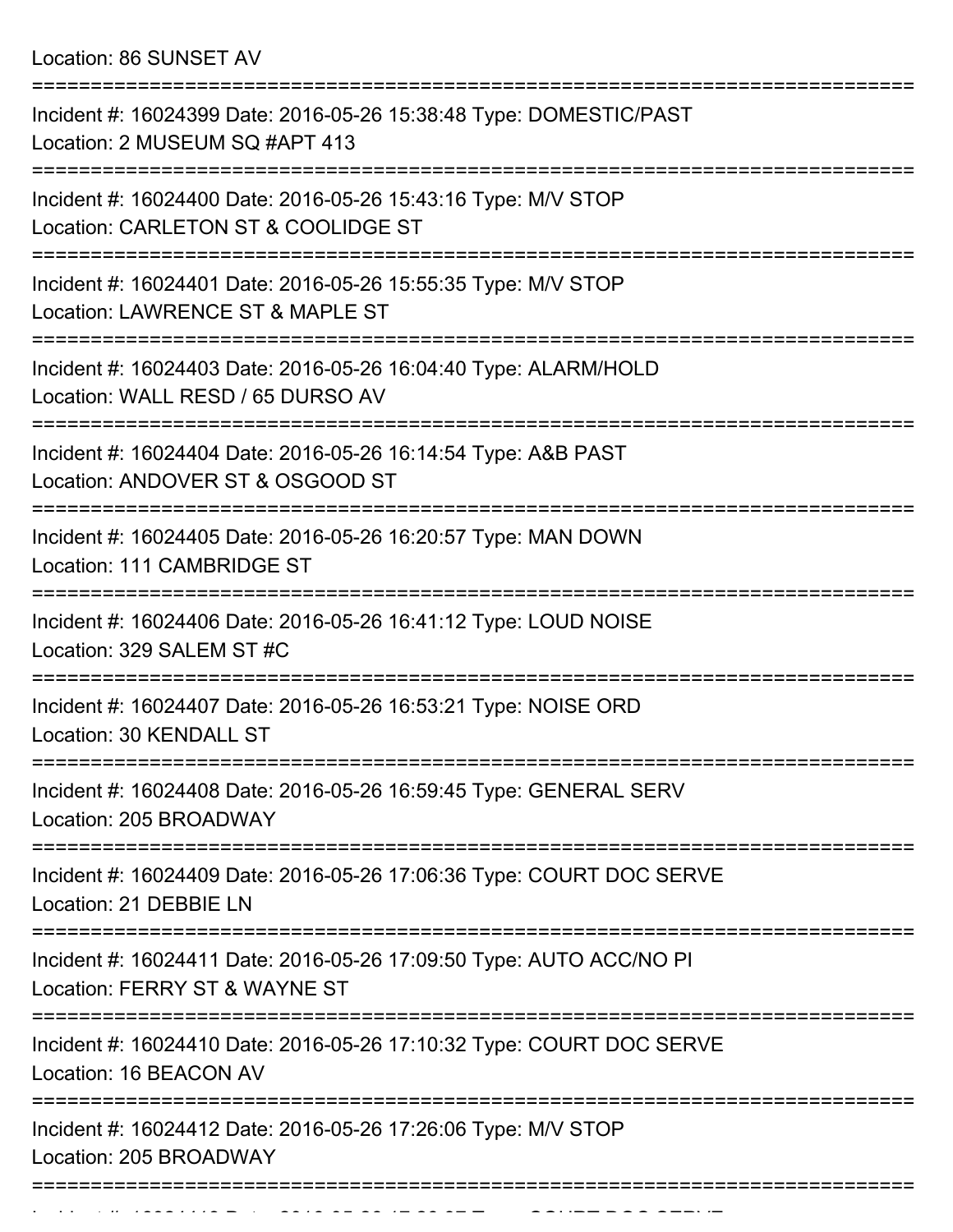Location: 75 BROOKFIELD ST

| Incident #: 16024414 Date: 2016-05-26 17:49:21 Type: M/V STOP<br>Location: ESSEX ST & LAWRENCE ST |
|---------------------------------------------------------------------------------------------------|
| Incident #: 16024415 Date: 2016-05-26 17:58:50 Type: AUTO ACC/UNK PI<br>Location: 133 HAMLET ST   |
| Incident #: 16024416 Date: 2016-05-26 18:03:22 Type: 209A/SERVE<br>Location: 247 SALEM ST         |
| Incident #: 16024417 Date: 2016-05-26 18:07:13 Type: LOUD NOISE<br>Location: 115 JACKSON ST       |
| Incident #: 16024418 Date: 2016-05-26 18:14:59 Type: 209A/SERVE<br>Location: 144 S UNION ST       |
| Incident #: 16024419 Date: 2016-05-26 18:22:53 Type: SUS PERS/MV<br>Location: 64 MANCHESTER ST    |
| Incident #: 16024420 Date: 2016-05-26 18:28:58 Type: 209A/SERVE<br>Location: 10 SARGENT ST        |
| Incident #: 16024421 Date: 2016-05-26 18:33:32 Type: CK WELL BEING<br>Location: 63 WHITE ST       |
| Incident #: 16024422 Date: 2016-05-26 18:36:21 Type: NOISE ORD<br>Location: 29 BOXFORD ST FL 3    |
| Incident #: 16024423 Date: 2016-05-26 18:38:29 Type: 209A/SERVE<br>Location: 209 PARK ST          |
| Incident #: 16024424 Date: 2016-05-26 19:14:05 Type: DRUG VIO<br>Location: 135 HANCOCK ST         |
| Incident #: 16024427 Date: 2016-05-26 19:18:05 Type: AUTO ACC/NO PI<br>Location: 700 ESSEX ST     |
| Incident #: 16024425 Date: 2016-05-26 19:21:06 Type: M/V STOP<br>Location: 205 BROADWAY           |
|                                                                                                   |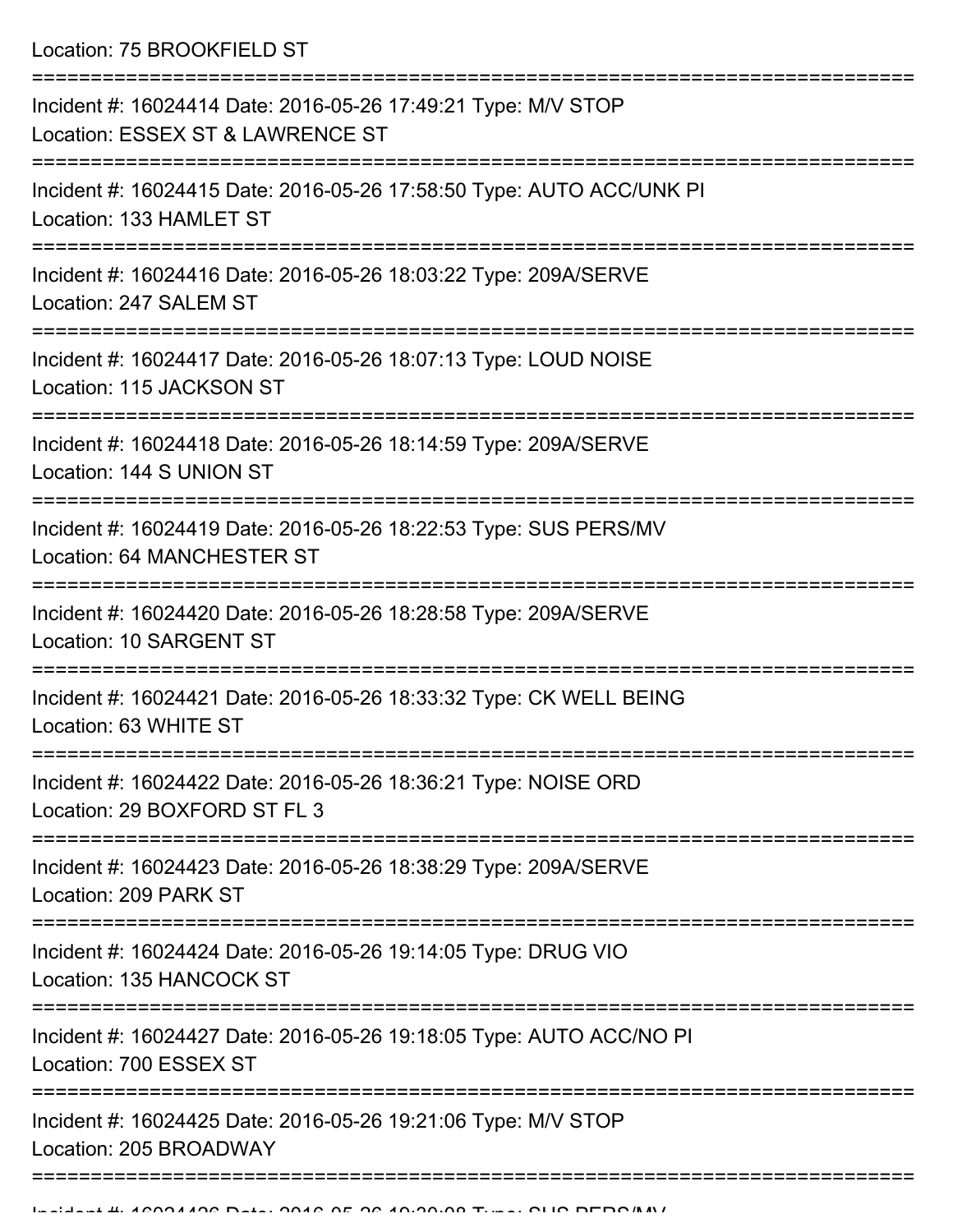| Location: BROADWAY & LOWELL ST                                                                                            |
|---------------------------------------------------------------------------------------------------------------------------|
| Incident #: 16024428 Date: 2016-05-26 19:37:46 Type: MEDIC SUPPORT<br>Location: MELROSE ST & WATER ST                     |
| Incident #: 16024429 Date: 2016-05-26 19:43:13 Type: HIT & RUN M/V<br>Location: ERVING AV & LAWRENCE ST                   |
| Incident #: 16024430 Date: 2016-05-26 19:43:42 Type: AUTO ACC/NO PI<br>Location: MARKET ST & S UNION ST                   |
| Incident #: 16024431 Date: 2016-05-26 19:50:05 Type: LOUD NOISE<br>Location: BRUCE SCHOOL / 135 BUTLER ST & PROVIDENCE ST |
| Incident #: 16024433 Date: 2016-05-26 20:01:57 Type: TOW OF M/V<br><b>Location: CHESTNUT ST</b>                           |
| Incident #: 16024432 Date: 2016-05-26 20:02:30 Type: COURT DOC SERVE<br>Location: 136 WALNUT ST                           |
| Incident #: 16024434 Date: 2016-05-26 20:10:10 Type: MEDIC SUPPORT<br>Location: 203 HAVERHILL ST #2 FL 2A                 |
| Incident #: 16024435 Date: 2016-05-26 20:19:32 Type: LOUD NOISE<br>Location: 79 PHILLIPS ST                               |
| Incident #: 16024436 Date: 2016-05-26 20:34:00 Type: LOUD NOISE<br>Location: 39 PERRY AV                                  |
| Incident #: 16024437 Date: 2016-05-26 20:39:17 Type: MEDIC SUPPORT<br>Location: BROADWAY & COMMON ST                      |
| Incident #: 16024438 Date: 2016-05-26 20:43:15 Type: TOW OF M/V<br><b>Location: CHESTNUT</b>                              |
| Incident #: 16024439 Date: 2016-05-26 20:52:53 Type: DOMESTIC/PROG<br>Location: 107 NEWTON ST #2                          |
| Incident #: 16024440 Date: 2016-05-26 21:23:16 Type: TOW OF M/V<br>Location: CHESTNUT ST & HAMPSHIRE ST                   |
| Incident #: 16024441 Date: 2016-05-26 21:29:38 Type: M/V STOP                                                             |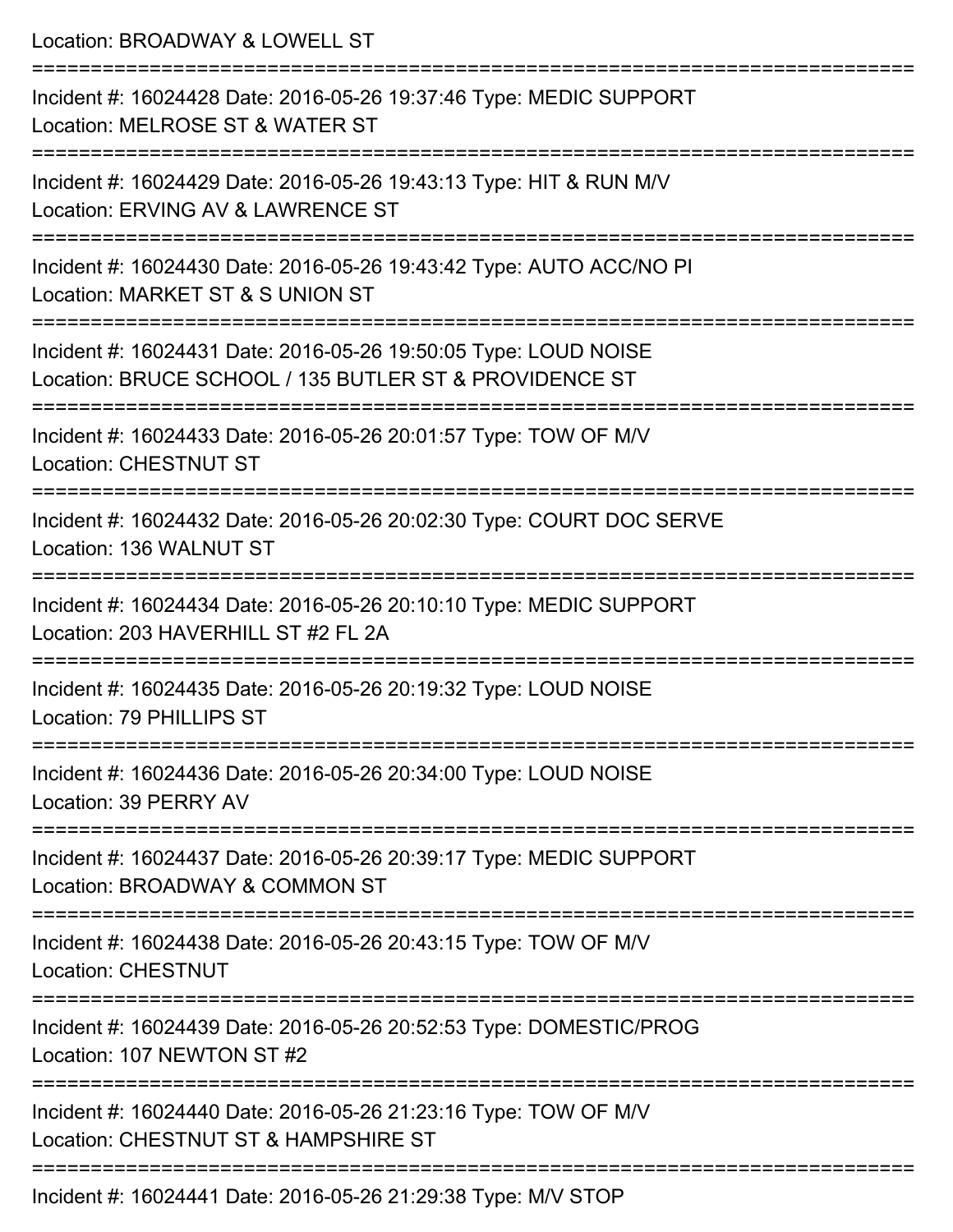| Incident #: 16024442 Date: 2016-05-26 21:30:55 Type: AUTO ACC/UNK PI<br>Location: BROADWAY & COMMON ST      |
|-------------------------------------------------------------------------------------------------------------|
| Incident #: 16024443 Date: 2016-05-26 21:31:42 Type: SUS PERS/MV<br>Location: 126 FRANKLIN ST               |
| Incident #: 16024444 Date: 2016-05-26 21:38:53 Type: LOUD NOISE<br>Location: 49 EXCHANGE ST                 |
| Incident #: 16024445 Date: 2016-05-26 21:42:17 Type: LOUD NOISE<br>Location: 14 BROOK ST                    |
| Incident #: 16024446 Date: 2016-05-26 22:05:34 Type: M/V STOP<br>Location: FRANKLIN ST & TREMONT ST         |
| Incident #: 16024448 Date: 2016-05-26 22:07:37 Type: ALARM/BURG<br>Location: 124 AMES ST                    |
| Incident #: 16024447 Date: 2016-05-26 22:08:13 Type: ALARM/BURG<br>Location: MAYSTREAM GLOBAL / 91 GLENN ST |
| Incident #: 16024449 Date: 2016-05-26 22:12:37 Type: ANIMAL COMPL<br>Location: 105 BROADWAY                 |
| Incident #: 16024450 Date: 2016-05-26 22:15:03 Type: INVESTIGATION<br>Location: 90 LOWELL ST                |
| Incident #: 16024451 Date: 2016-05-26 22:19:10 Type: SUS PERS/MV<br>Location: 31 WOODLAND ST                |
| Incident #: 16024452 Date: 2016-05-26 22:23:56 Type: A&B PROG<br>Location: 448 ANDOVER ST                   |
| Incident #: 16024453 Date: 2016-05-26 22:33:36 Type: SUS PERS/MV<br>Location: S UNION ST & SPRINGFIELD ST   |
| Incident #: 16024454 Date: 2016-05-26 22:42:52 Type: M/V STOP<br>Location: BROADWAY & ESSEX ST              |
| Incident #: 16024455 Date: 2016-05-26 22:48:27 Type: THREATS                                                |